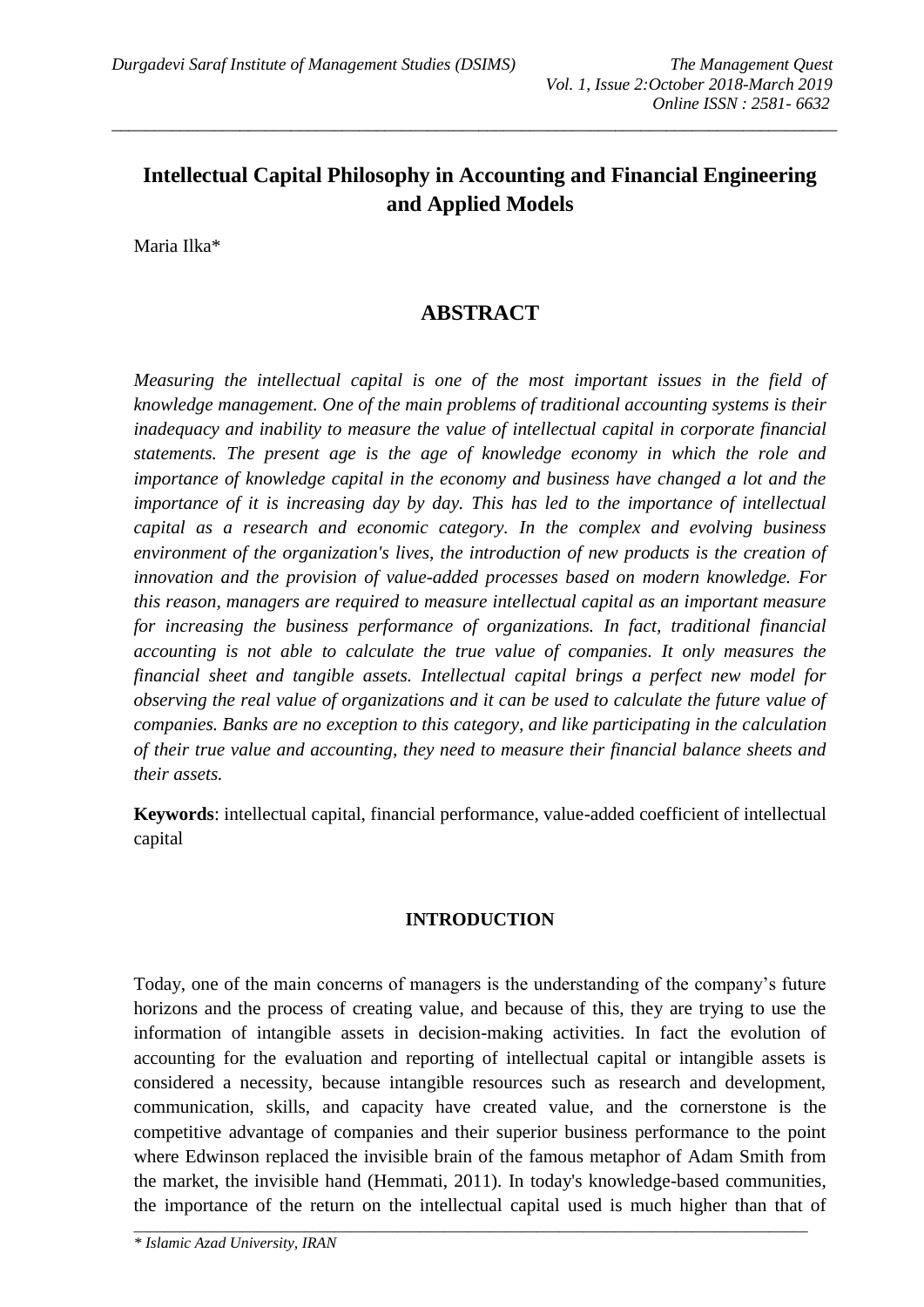financial resources; this means that in comparison with intellectual capital, the role, and importance of financial capital in determining the sustainability of profitability has decreased significantly (Anvarirostami, 2005).But since the accounting principles and accounting standards developed in the last century for reporting information that is reliable and proper reliance, the reflection of intangible resources based on these principles is not feasible and this information is not available in the balance sheet and other financial statements. Therefore, considering the value of these assets, measuring their recognition and control can eliminate the common objection of accounting, i.e., the lack of reporting and reflection of intellectual capital, (Hemmati, 2011), and by combining these assets, we can really calculate the value of the stock market of companies in real terms; because it is believed that there is a direct relationship between the extent to which companies enjoy the intangible assets of their companies and their true value of their intellectual capital (Anvarirostami, 2005). In fact, intellectual capital provides a perfect new model for observing the true value of organizations and by using the company's future value can be calculated. Because of this, the tendency to measure and incorporate the true value of intangible assets of intellectual capital has become more and more popular among companies, shareholders (investors and other interest groups). In the meantime, institutions and organizations do not exclude our perception of our passion; they need to use the intellectual capital of their organization in line with other organizations and to increase their competitive power in the domestic and global arena. The tendency toward the privatization of the economy, as well as the country's desire to join the World Trade Organization followed by increased competition in the domestic economy, the need for the organization's perception of intellectual capital, is felt more than ever. Surveys show that two-thirds of all American companies are looking for new ways to compile and provide non-financial information including the intellectual capital. Statistics indicate that relying more on nonfinancial measures will lead to more accurate forecasts of future earnings. Intellectual capital is the birthplace of science and knowledge. Still, this term is in its genesis.

# **METHODOLOGY**

Elements of intellectual capital

According to the studies and definitions, intellectual capital is consisting of:

- 1- Communication capital (customer)
- 2- Human capital
- 3- Structural capital (organizational)



Figure 1The interaction between intellectual capital components in the value position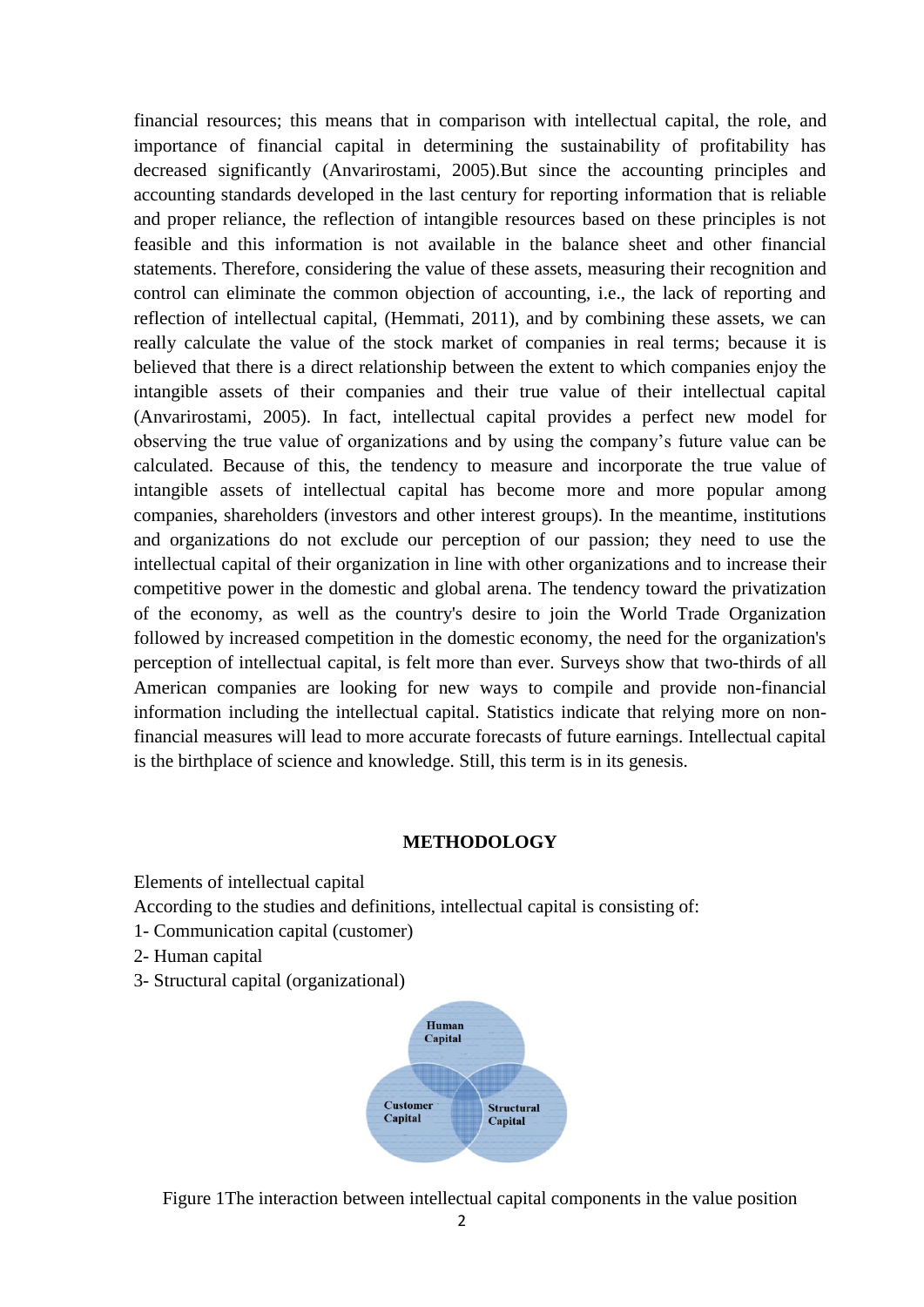# **Communication Capital (customer)**

The main topic of communication capital is an existing knowledge in the marketing channels and customer relationship, and the main determining factor in the conversion of intellectual capital into market value and consequently the business performance of the organization. Bontis (2000) argues that the customer-related capital is a subset of the communication capital. According to him, the firms have knowledge that begins with suppliers throughout the value chain. Knowledge in the form of marketing and sales information in relation to the customers is the only part of the integrated value chain.

# **Human Capital**

The human capital of an organization includes skills, expertise, and problem -solving ability and leadership styles. Human capital as the basis of intellectual capital results in improved performance and profitability for the company. According to the definition of this capital cannot be transcribed by other companies, so it is a resource that has a durable competitive advantage. Human capital is the source of innovation and modernization of an enterprise. An enterprise does not own or control its human capital, but employees using creativity, experience, skills, knowledge and personal co-operation provide an opportunity for the firm to gain business value.

# **Structural Capital (organizational)**

Structural capital includes databases, organizational charts, process execution instructions, strategies and executive programs. Structural capital comprises all tangible and intangible assets. At first glance this is inconsistent. But when understood as a basis for knowledge, it is understandable. Structural capital is a thought-based value that when employees leave the firm.

Measuring the economic value of customers in economic enterprises

One aspect of intellectual capital is customer-related capital. If an economic firm is interested in maintaining current customers and wants to attract new customers, on the other hand, it should be worthwhile for them. Creating value for customers through product quality, service quality and value-based prices that are compatible and meet the expectations of customers is possible. Customers create operational cash flows. These cash flows provide an economic value to the firm and resources innovation and satisfy the needs of other stakeholders (such as shareholders, suppliers, employees, and society).So it's not surprising that firms spend significant resources to create more value for customers. In fact, management information systems should be customer-oriented in order to consider the value of corporate customer value (EVCO). There are two distinct approaches to calculating customer value. The first approach supported by management accountants in this period is called CPA (Customer Profitability Analysis). This approach is a form of activity-based costing. The second approach is called Valuation Customer Life (CLV)and a kind of analysis of cash flows has been discounted. Market research writing is a proactive approach to the second approach.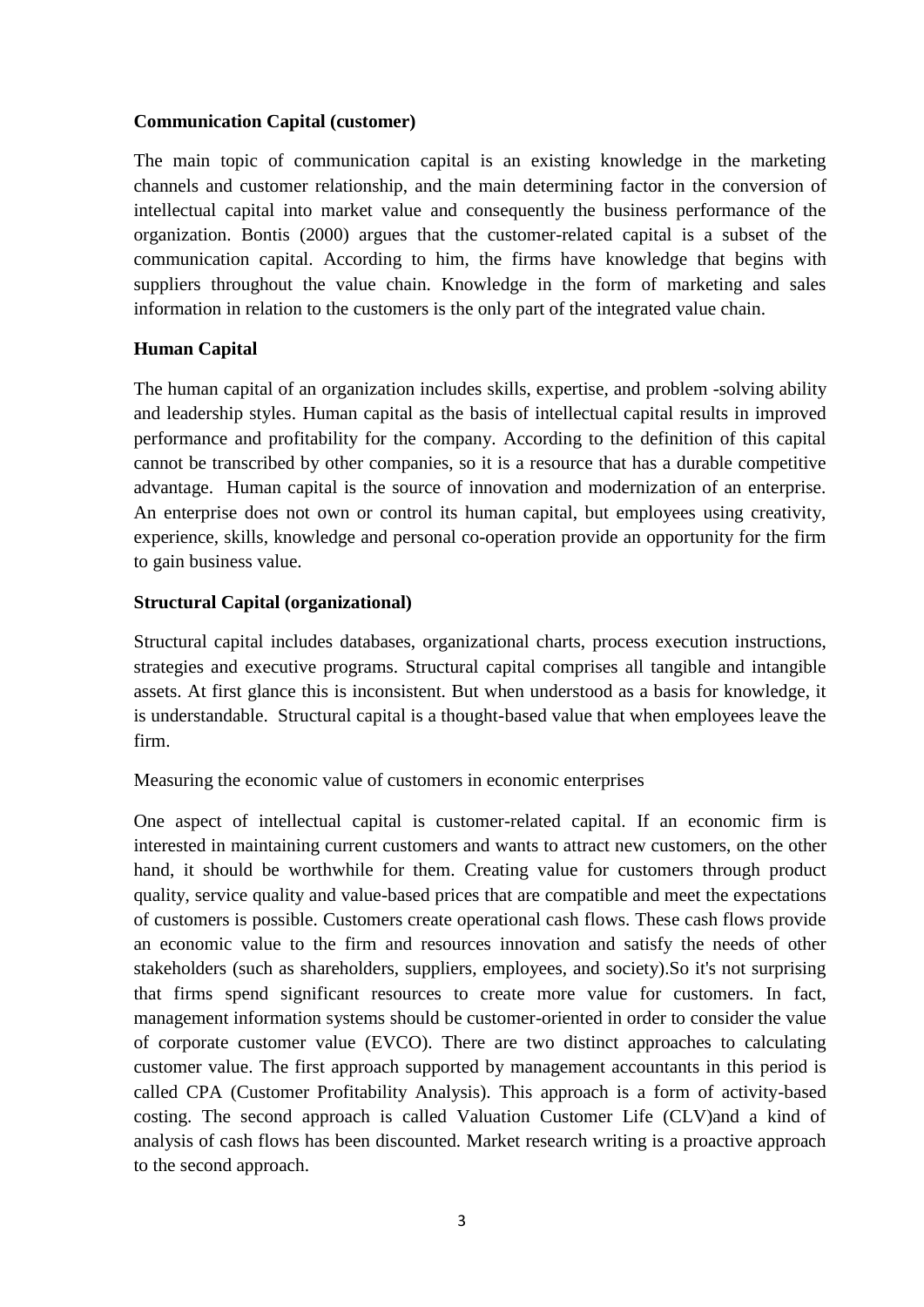Studies conducted in a management accounting show that some customers create economic value to others. That is some customers have more profitable than others. In the past EVCO management accountants calculated very approximated. In this regard, profitable the customer was determined to sell by allocating public and administrative expenditures. For example, if a net customer accounted for 30% of the total sales revenue 30% of the public and administrative expenses were attributed to the gross margin generated by him. These allocations are not sensitive to the real level of customer resources used by the public and administrative expenses they spend. While in the customer cost analysis (CPA) method which is now popular in accounting management literature and uses activity-based costing, the customer profit margins are attributed to the differences in the public and administrative expenditures consumed by them. Specifically, CPA is looking for finished price and for more accurate measurement EVCO tracks customer-related activities such as purchasing, distribution, accounting, and product management .

The Customer Satisfaction Analysis (CPA) measures the EVCO business value in two steps: In the first stage expenditures are attributed to products. As a result, customers who buy high-end products will incur more expenses. In the second step, expenditure is attributed to customers on products offered in the marketing and sales process. This cost is compared to the customer-generated revenue stream to find the customer profitability.

### **Valuation of customer life**

The authors of the marketing literature use life value estimation approach to explore the economic value of customers to an organization (EVCO). In this method, the current value of future cash flows is measured and it is expected that these flows will be reached within a time when the customer has a relationship with the firm. The following four steps are used to calculate the CLV: First, customers are identified, Second, their current profitability is evaluated, Third, the current profitability is estimated to estimate future cash flows Fourth, these expected cash flows are reduced based on the planning horizon of the firm to meet the net present value of customers for whom make a net present positive value economically valuable to the organization .

- 1. Return methods on assets: Economic value added Intellectual value coefficient Estimated intangible value — Knowledge return on investment
- 2. Market Investment Methods: Intangible Balance Sheet Market Value to Office investor assigned market value — Tobin's Q.
- 3. Direct Investment Capital Technologies: Technology Broker Registered Privileges human resource cost accounting — comprehensive Valuation Method — Accounting for the Future Human Resources Declaration Value Finder — Intellectual Property Value Creation of Absolute Value — Financial method of intangible asset measurement
- 4. Scorecard methods: Balanced Scorecard Human Capital of Humanity Scandia's Guide — Intellectual Capital Index — Intangible Assets Display, Knowledge Audit Schedule — Mortar Guides — Value Scoring Card — Knowledge Guides — IQ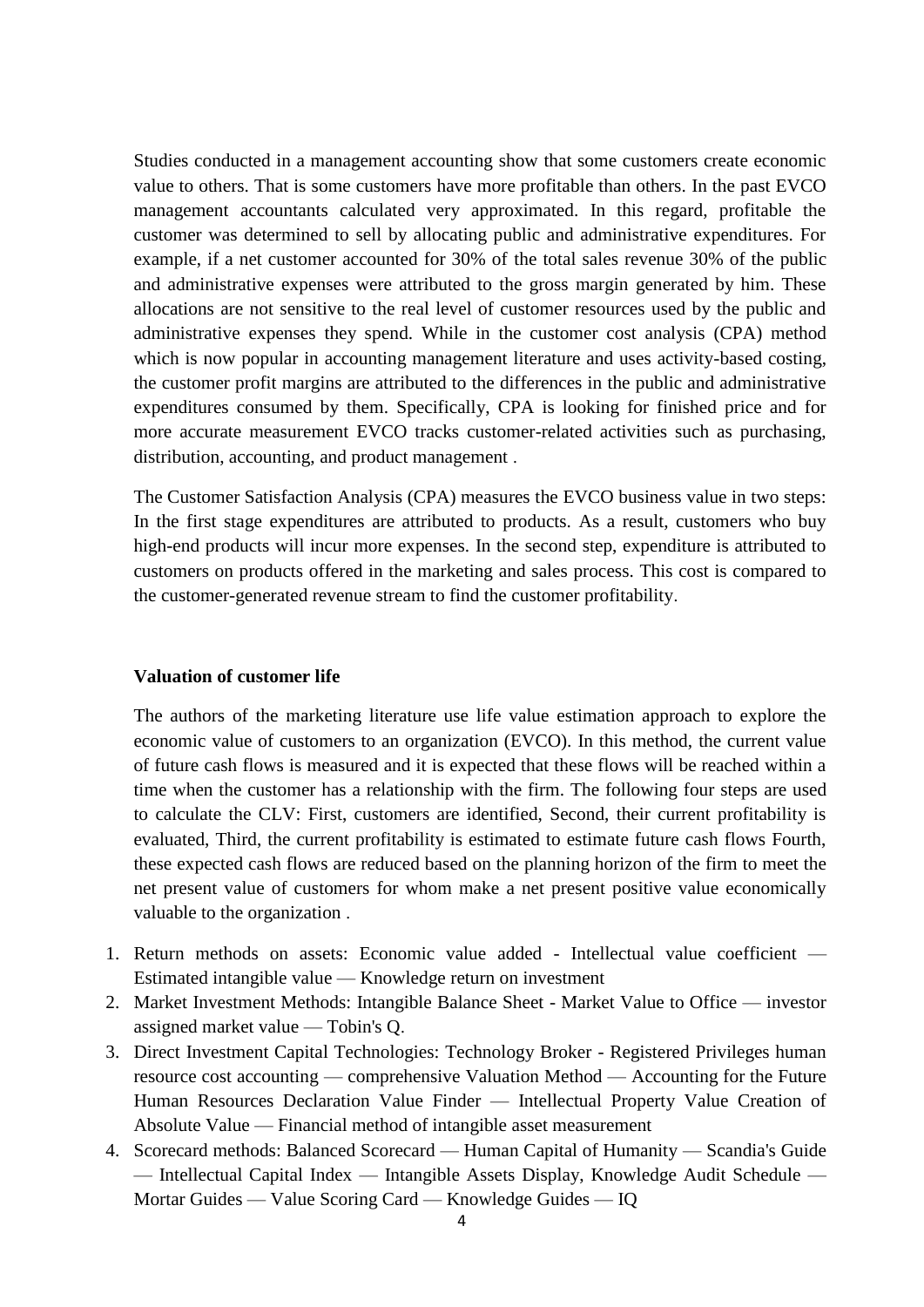#### **Here's a brief summary of some of the methods**:

The Ratio of market value to book value: Market value to book value is one of the commonly known methods for measuring intangible assets and intellectual capital. This value is calculated through the difference between the market value and the company's book value. Despite the simplicity of this method, it has some problems in measuring and interpreting the results. The book value depends on the national or international standard on which the accounts are ready which may in practice change the book value. On the other hand, the stock market value is always changing which makes the results valid only for a short time when we plan to measure the intellectual property of a company in comparison with other competitors in the industry.

$$
MTB_{it} = \frac{M V t_{it}}{B V E_{it}} \tag{1}
$$

 $MTB_{it}$ : the ratio of the book value to the market value of the firm i in the financial period t

 $MVE_{it}$ : The stock market value of i in the financial period t

BME<sub>it</sub>; the book value of i stock in the financial period t

Tobin's Q:

The Tobin's Q method was developed by Nobel laureate James Tobin.

$$
G.tobin_{it} = \frac{MVE_{it} + BVE_{it}}{TA_{it}} \tag{2}
$$

 $MVE_{it}$ : The value of the corporate stock market. I am in the financial period t

 $BE_{it}$ : The book value of debt held by a company in the financial period t

 $TA_{it}$ : Summing up the total assets of i in the financial year t

Return on investment cash flows:

The return on investment cash flows computes the value of the total investment through the ideal value of the corporate market. This is calculated by the difference between the ideal value of the corporate market and the total amount of investments as follows:

$$
CFROI_{it} = MVE_{it} - INVT_{it} = MVE_{it} - (PPE_{it} + AAD_{it} - IR_{it})
$$
 (3)

 $MVE<sub>i</sub>$ : The stock market value of i in the financial period t

PPE: property, machinery, and equipment i in the financial period t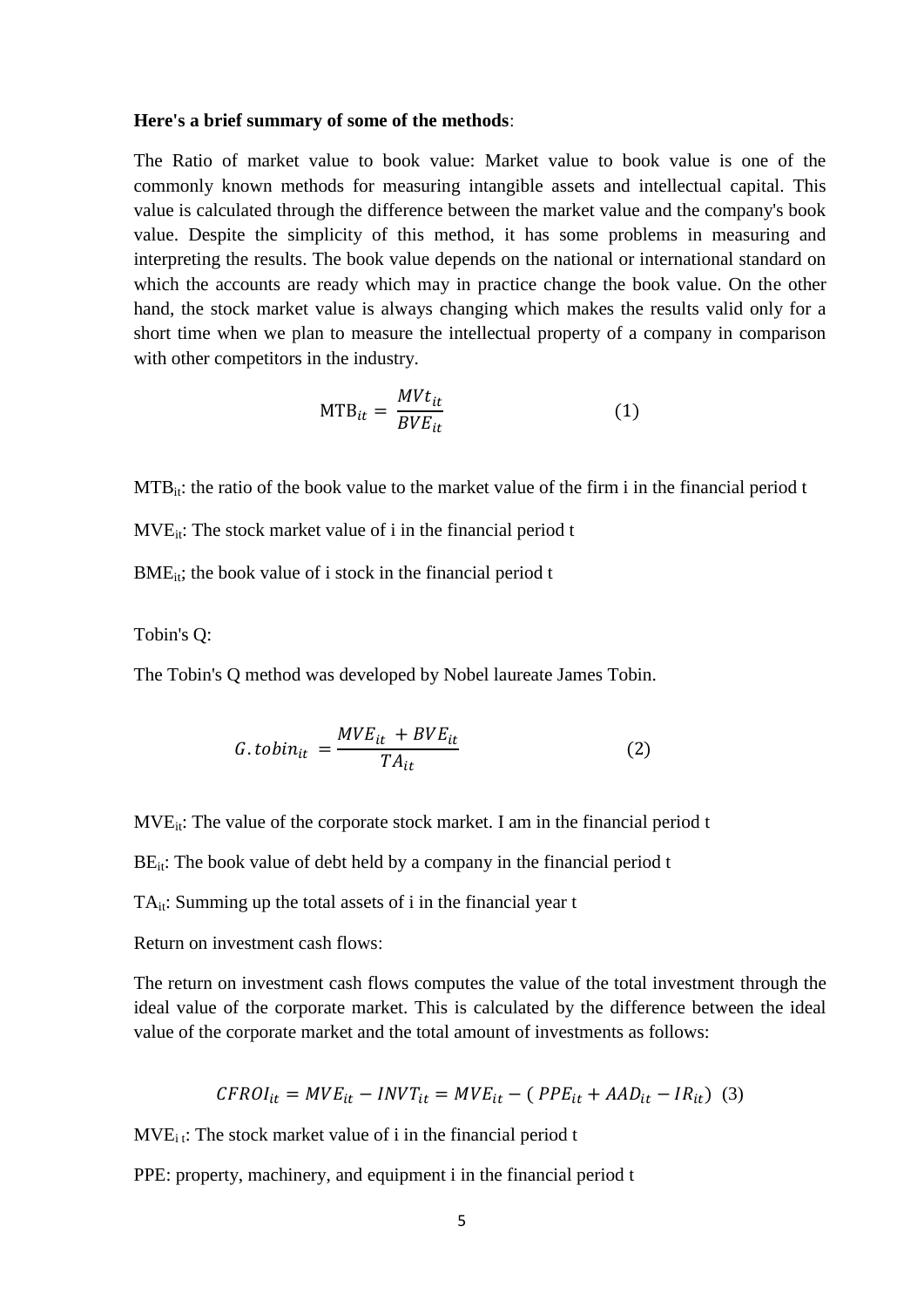$AAD_{i}$ : Accumulated depreciation of i during financial period t

 $IR_{it}:$  the Company's return of i during financial period t.

Economic value added

Economic value added (EVA) is relatively one of the newest methods to evaluate the organizational performance this method is developed by Stewart and consulting firms in New York. This method concentrates on maximizing shareholder wealth. The economic value added is the cash flow generated after tax deduction by the company and minus the cost of the capital used to generate that cash flow, thus the economic value added represents the real profit against the profit on the paper. Also the economic value added is the difference between net sales and total operating costs, taxes, and capital costs. While capital costs are calculated by multiplying weighted average cost of capital in the total invested capital. In other words, the change in the standard economic value added creates a scale to determine that has the intellectual capital of the organization been effective or not? Obviously, the economic value added is an alternative to intellectual capital and provides accurate information about the impact of intellectual capital on performance of firm.

$$
EVA = NOPAT_{t} - [(Ta_{t-1} - CL_{t-1}) \times WACC_{t}]
$$
  
 
$$
NOPAT_{t} = OP_{t} \times \{1-t\}
$$
 (4)

in this equation  $TA_{t-1}$  is total assets at the beginning of each accounting period;  $CL_{t-1}$ demonstrate total current liability at the beginning of each accounting period;  $NOPAT<sub>t</sub>$  is the net operative profit after tax deduction in the accounting period t.  $WACC<sub>t</sub>$  indicates weighted average cost of capital in the accounting period  $t$  and Op $_{t}$  is the gross operating profit in the accounting period t.

The calculated intangible value model (CVI)

The calculated intangible value model (CVI) is based on this assumption that the surplus income of a company, such as surplus-income divided in the average income of the industry, derives from its intellectual capital.  $ROTA_t$ ,  $TA_t$  and  $EBT_t$  are calculated for each of the selective firms, separately.  $EBT_t$  is the earnings before tax in the accounting period t,

$$
\overline{\text{EBTt}} = \frac{\sum_{-1}^{-3} \text{EBTt}}{3} \tag{5}
$$

 $TA_t$  is fixed tangible assets of the company in the accounting period t,

$$
\overline{\text{TAt}} = \frac{\sum_{-1}^{-3} \text{TA}}{3} \tag{6}
$$

ROTA $<sub>t</sub>$  is rate of return of fixed tangible assets in the accounting period t,</sub>

$$
ROTAt = \frac{\overline{EBTt}}{\overline{TAt}} \tag{7}
$$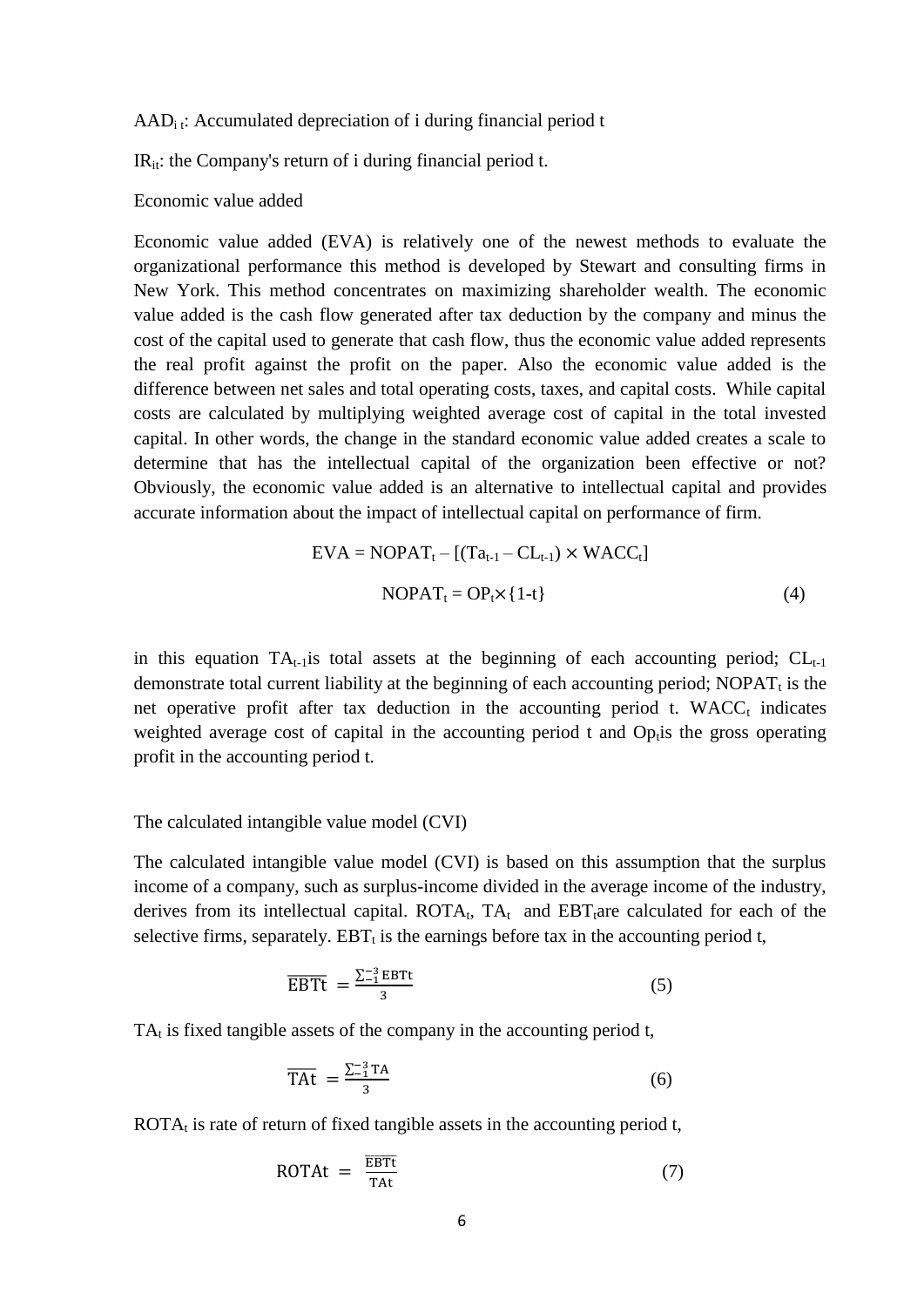$EBTI_t$ ,  $TAI_t$  and  $ROTAI_t$ are separately calculated to all of industries that the selective companies are belonged to by use of the following equations.  $EBTI<sub>t</sub>$  is the earnings before tax industry in the accounting period t,

$$
\overline{\text{EBTIt}} = \frac{\sum_{1}^{3} \text{EBTIt}}{3} \tag{8}
$$

TAI<sub>t</sub> is fixed tangible assets of the industry in the accounting period t,

$$
\overline{\text{TAlt}} = \frac{\sum_{1}^{3} \text{TAlt}}{3} \tag{9}
$$

ROTAI $<sub>t</sub>$  is rate of return of fixed tangible assets of industry in the accounting period t.</sub>

In this stage,  $ROTA<sub>t</sub>$  and ROTAI<sub>t</sub> re compared and if  $ROTA<sub>t</sub>$  is surplus, the next steps will be done (rate of return of company is higher thanrate of return of the industry).

$$
(ROTA_t - ROTAI_t) \times \overline{TAt} \times (1 - \overline{T}t) = ER_t
$$
 (10)

 $IC_t$ : intellectual capital of firm in the period t.

 $WACC_{it}: weighted average cost of capital of ith company in the period t.$ 

It is also should be explained that  $WACC_{it}$  is calculated according the following equation.

$$
\text{WACC}_{t} = \frac{Lt}{Lt + Et} \times K d(1 - t) + \frac{Et}{Lt + Et} \times ke \tag{11}
$$

Lt: Total liabilities of the ith company in the period T .

 $E_t$ : Total salary of owners of stocks of ith company in the period T.

K<sub>d</sub>: Interest rate of corporate bond issued by central bank.

$$
Ke = \frac{D0 (1 + g)}{P0} + g
$$

 $D_0$ : dividends per share.

 $P_0$ : the price of sale of per share of the ith company in the beginning of the accounting period T.

g: the rate of dividend growth (geometric mean of dividends)

Value added intellectual capital coefficient (VAIC) model

Value added intellectual capital coefficient (VAIC), which is stated by Pulic, three dependent variables are the basic for measuring this model.

- 1. Capital employed efficiency (CEE)
- 2. Human capital efficiency (HCE)
- 3. Structural capital efficiency (SCE)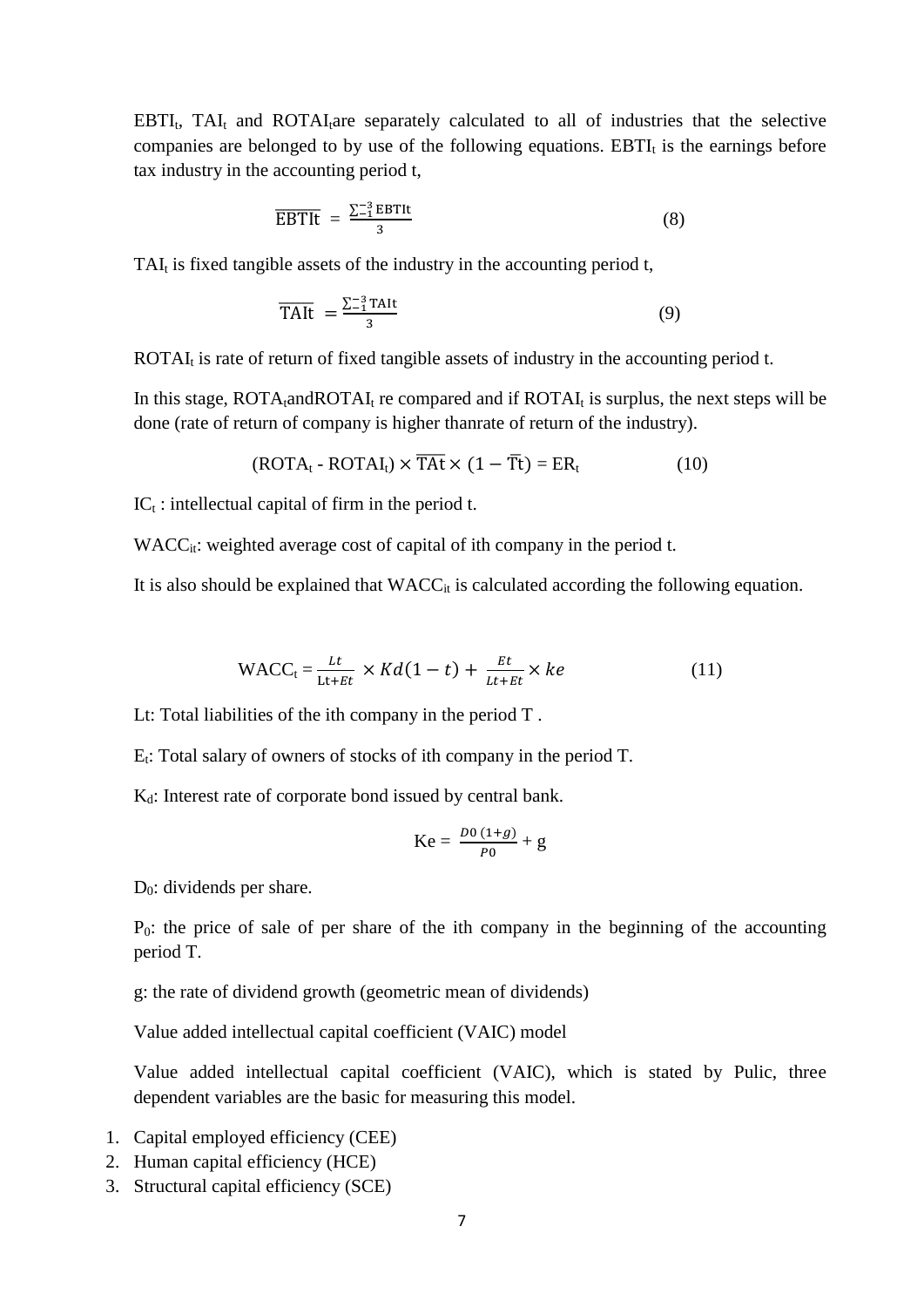Pulic (1998) states, that in a situation that the VAIC coefficient is high, value-added efficiency is better than the total resources of the company.

The formulation of the VAIC is algebraically indicated as follows:

$$
VALC_i = CEE_i + HCE_i + SCE_i \tag{13}
$$

This model has advantages in compare with other models that the most important advantages are mentioned as follow:

- 1. This model provides a standard and compatibility basis to measure. In fact, the methods that could measure intellectual capital are limited.
- 2. This model is based on two aspects, evaluation of efficiency and creation of value from tangible and intangible assets in a company.
- 3. All of data that is used in calculation of VAIC are based on accounting and financial standard information which are commonly reported in the company's financial reports. So the calculation based on the purpose is verifiable. Almost, the methods to calculate the intellectual capitals are criticized because of these measures are mental and create a lot of problems in the measurement process.
- 4. This model has been used in a lot of foreign valid researches and studies.

#### **The weakness of the intellectual capital measuring methods**

The methods, which lead to monetary amounts, are useful to pricing intangible assets these methods include direct intellectual capital method or return methods on the properties. Other advantage of this method is providing the possibility of comparing the firms in an industry with each other. The disadvantages of these methods are that changing everything to monetary amount could be considered superficial a little bit. The methods of return on assets are highly sensitive to the rate of interest. On the other hand, these methods of measurement are done in organization in macro-level. These methods are not useable in the non-profit organization, internal departments of organizations and public and national organizations. The advantages of direct intellectual capital methods and score card methods are that they could present more complete picture from the organizational health in compared with the monetary methods. These methods have capable to reach different organizational levels easily. They could measure the results of events with more precision so, their reports are prepared faster and more precision than financial measurements. Because there is no need to financial measurement in these methods so they are proper for the non-profit organization, internal departments of organizations and public organizations and social and cultural goals. Other disadvantage of these methods is that they use some indexes, which are designed to special purpose or for specific organization so the comparison is difficult.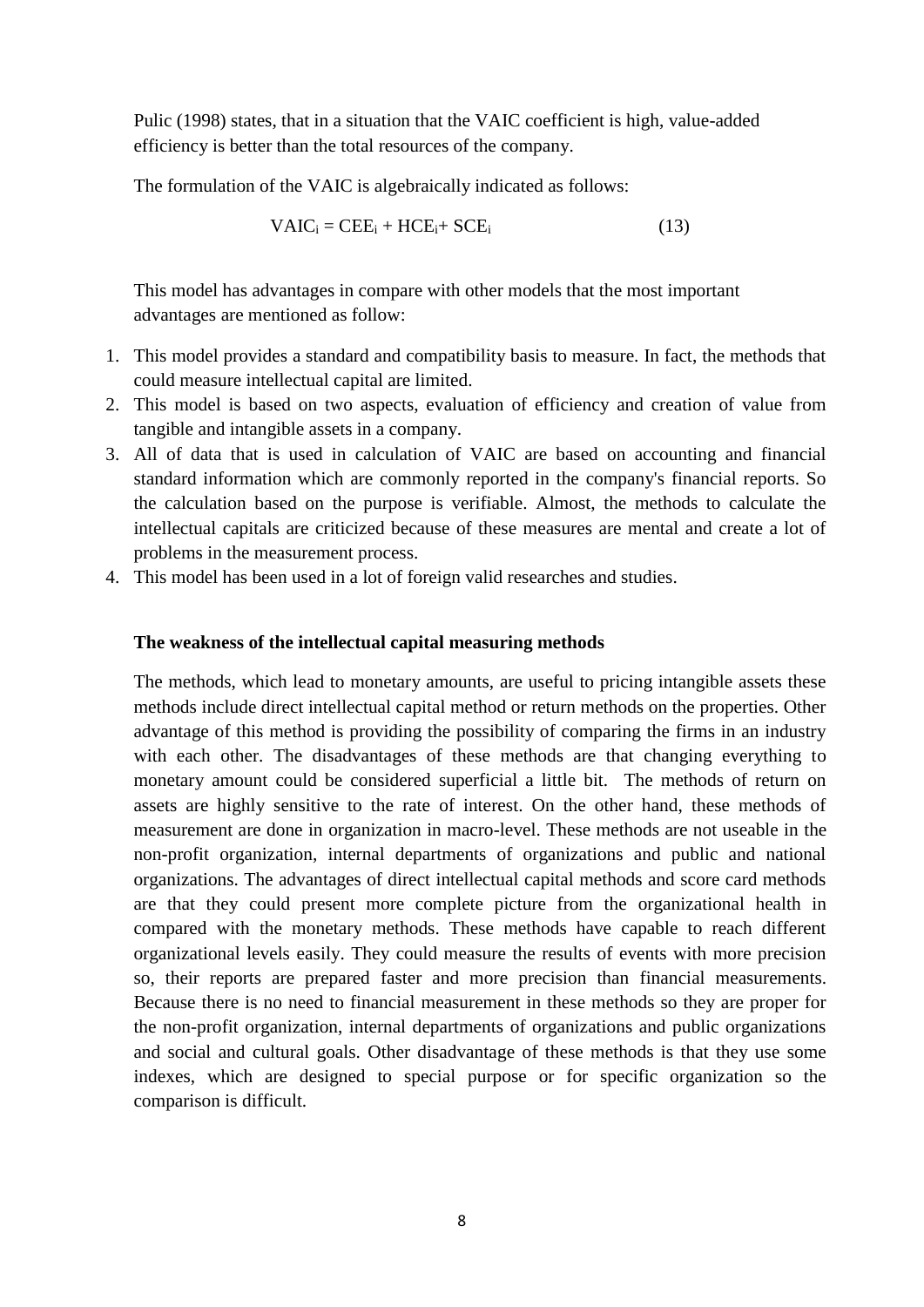### **CONCLUSION**

The new age is the age of information, or more precisely, the age of knowledge. In this era, economic agents value the transfer of knowledge and the use of knowledge through processes of knowledge creation. Today, traditional accounting metrics are not appropriate for determining the true value of companies, and if knowledge assets cannot be identified and measured, they can never be achieved at the firm's true value. In the age of knowledge, what convinces economic firms is intellectual capital. In the meantime, the gap between the market value of the organization and the net asset value of tangible assets, which in fact is considered to be the stock of intangible assets, attracts investors more and more day by day. In a knowledge-based organization, in which knowledge forms a large part of the value of a product, as well as the wealth of an organization, traditional accounting methods, based on tangible assets and information about the past operations of the organization, are for valuation purposes. Intellectual capital, the largest and most valuable asset for them, is inadequate. Therefore the intellectual capital approach is more comprehensive for organizations that want to know the value of their performance. In this era, management information systems should be customer-oriented in order to take into account the economic value of customers.

In the complex and evolving business environment of the organization's lives, the introduction of new products is the creation of innovation and the provision of value-added processes based on modern knowledge. For this reason, managers are required to measure intellectual capital as an important measure for increasing the business performance of organizations.in fact, traditional financial accounting is not able to calculate the true value of companies alone to measure the balance sheet and tangible assets. Intellectual Capital brings a completely new model to view the value and realities of organizations, and it can be used to calculate the future value of companies. Banks are not excluded from this category and companies in calculating their true value and accounting need to measure their financial balance sheets and their holdings.

#### **REFERENCES**

Anvarirostami, A., Seraji, H. (2005). "Measurement of intellectual capital and investigating the relationship between intellectual capital and stock market value. Tehran Stock Exchange Companies", Journal of Accounting and Auditing, No. 39, pp. 62.

Bontis, N., Chua Chong Keow, W., & Richardson, S. (2000). Intellectual capital and business performance in Malaysian industries. Journal of intellectual capital, 1(1), 85-100.

Chen Goh, P. (2005). Intellectual capital performance of commercial banks in Malaysia. Journal of intellectual capital, 6(3), 385-396.